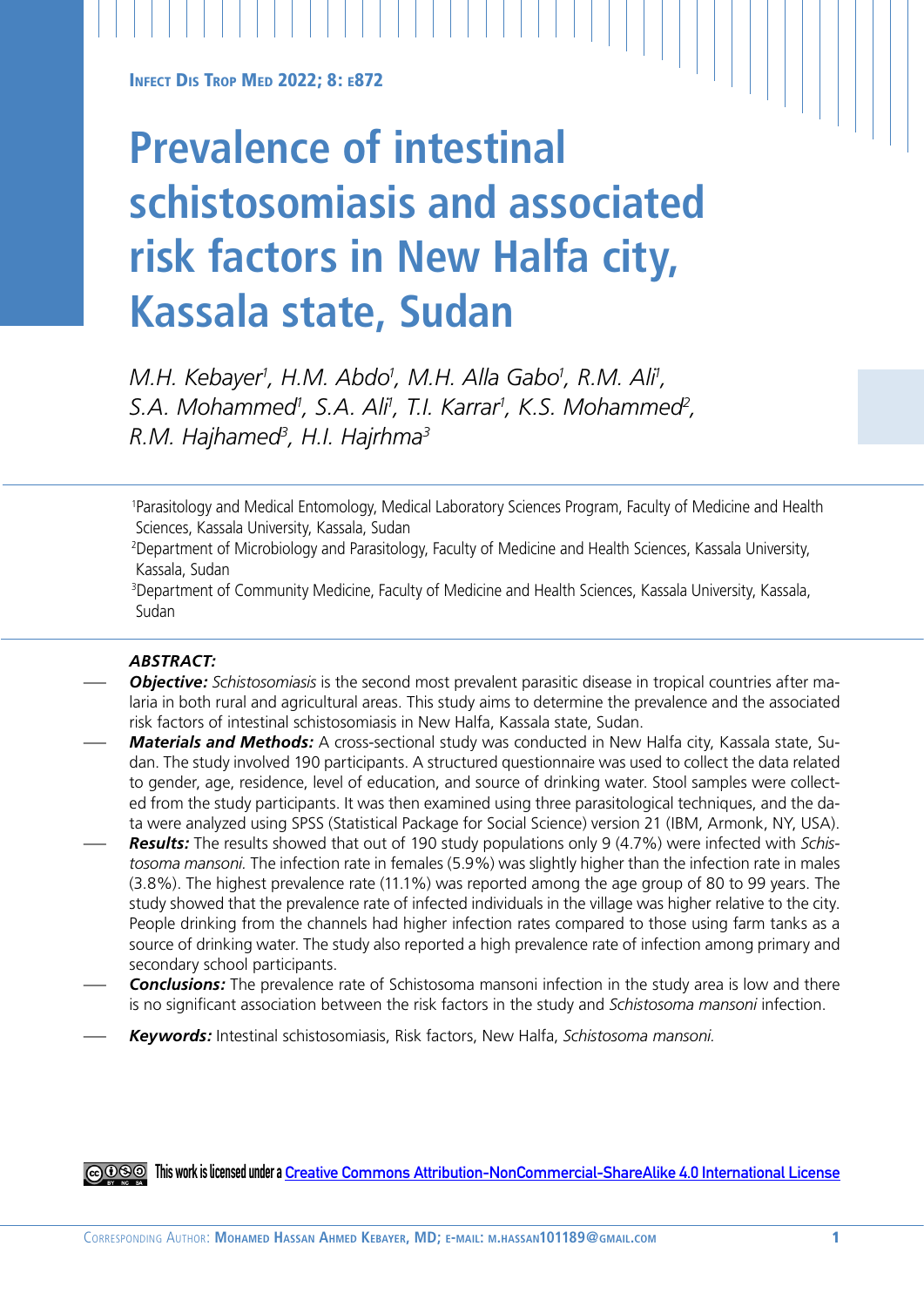## **INTRODUCTION**

Schistosomes are known as blood flukes and schistosomiasis is the second most prevalent parasitic disease in tropical countries after malaria in rural and agricultural areas<sup>1</sup>. It is a major source of morbidity and mortality in Africa, South America, the Caribbean, the Middle East, and Asia<sup>2</sup>.

In Sudan, it is persistently endemic in most parts of the country, particularly in the center where most of the irrigating agricultural schemes are constructed. It affects most of the population of these areas especially schoolchildren, farmers, and animal breeders<sup>3</sup>. The transmission of infection requires contamination of surface water by eggs contained in human *excreta*, presence of specific freshwater snails (intermediate host), and human contact with infested water<sup>4</sup>. The infection presents with abdominal pain, diarrhea, bloody stool or urine, and in chronic cases, liver damage, renal failure and infertility may occur<sup>5</sup>. Many risk factors predispose to the development of disease in humans such as age, nutritional state, and level of natural immunity at the time of the infection, lifestyle, and other factors<sup>6</sup>. The standard diagnostic technique for the diagnosis of intestinal Schistosomiasis is a microscopic demonstration of eggs in the stool samples<sup>7</sup>. The drug of choice for treating infection with Schistosomiasis is praziquantel<sup>4</sup>.

This study aims to determine the prevalence of *Schistosoma mansoni* infection and its associated risk factors in New Halfa city, Sudan.

## **MATERIALS AND METHODS**

#### **Study Design**

A descriptive cross-sectional hospital-based study was conducted in new Halfa city (Sudan) from August 2020 to June 2021. A sample of 190 patients, who came to Yashfeen hospital in New Halfa city (Sudan), was obtained using the sample size formula  $(Z^2 p q/d^2)$  with error margin of 5%, confidence level of 95%, and prevalence of 14.5% obtained from a previous study<sup>8</sup>.

## **Sample Collection**

Each participant in this study was provided with a labeled container that is transparent, clean, dry and wide, and was well instructed on fecal sample collection.

## **Parasitological Technique**

Direct smear examination and formal ether concentration technique were used for the detection of *Schistosoma mansoni* infection.

## *Direct Smear Examination*

Wet preparation was made by mixing a small amount of stool with a drop of normal saline on a slide using an applicator wooden stick. The slide was covered by a coverslip and examined under the microscope using 10x and 40x magnifications for detecting eggs of *Schistosoma mansoni.*

## *Triple Wet Preparation*

The direct smear examination has been done three times.

## *Formal Ether Concentration Technique*

The preparation was made by putting 10 ml of 10% normal saline in a beaker, 1 g of stool was added and sieved using a metal sieve. The sieved stool was then put in a conical tube, equal volume of ether was added. After that, it was mixed and centrifuged at 500 rpm. The three upper layers were decanted, and the sediment was transferred to a slide. It was then covered using a cover glass and examined under microscope with 10x and 40 x magnifications.

## **Data Collection and Analysis**

A questionnaire was designed to collect data about gender, age, residence, level of education and source of drinking water. Then, the data were analyzed using Statistical Package for Social Science (SPSS) computer program version 21 (IBM, Armonk, NY, USA).

### **RESULTS**

The prevalence of Schistosoma mansoni was 4.7% (Table 1). 55.3% of those infected were males. No statistically significant difference was found relative to females (*p*-value =0.504) (Table 2).

The rate of infection was highest among those aged 80 to 99 years. However, there was no significant difference when compared to the other age groups (*p-*value*=* 0.571) (Table 3)*.* The infection rate was more among villagers (6.7%), but no significant difference was demonstrated compared to city dwellers (*p-*value*=* 0.155) (Table 4). Those drinking channel water were found to have more infection rates (6.9 %), but no significant difference was found when compared to farm tank users (*p-*value*=* 0.129) (Table 5)*.* Those who studied up to primary schools had more prevalence of infection (6.5%). However, no statistically significant difference was demonstrated relative to the other levels of education (*p-*value= 0.907) (Table 6).

Formal ether concentration technique was found to be significantly better (*p-*value*=* 0.000) than either wet preparation or Triple wet preparation in diagnosis of *Schistosoma mansoni* infection (Tables 7 and 8)*.*

**Table 1***.* Prevalence of *Schistosoma mansoni* infection among study population.

| <b>Total No</b> | No positive | No negative | <b>Prevalence (percentage)</b> |  |
|-----------------|-------------|-------------|--------------------------------|--|
| 190             |             | 181         | $9(4.7\%)$                     |  |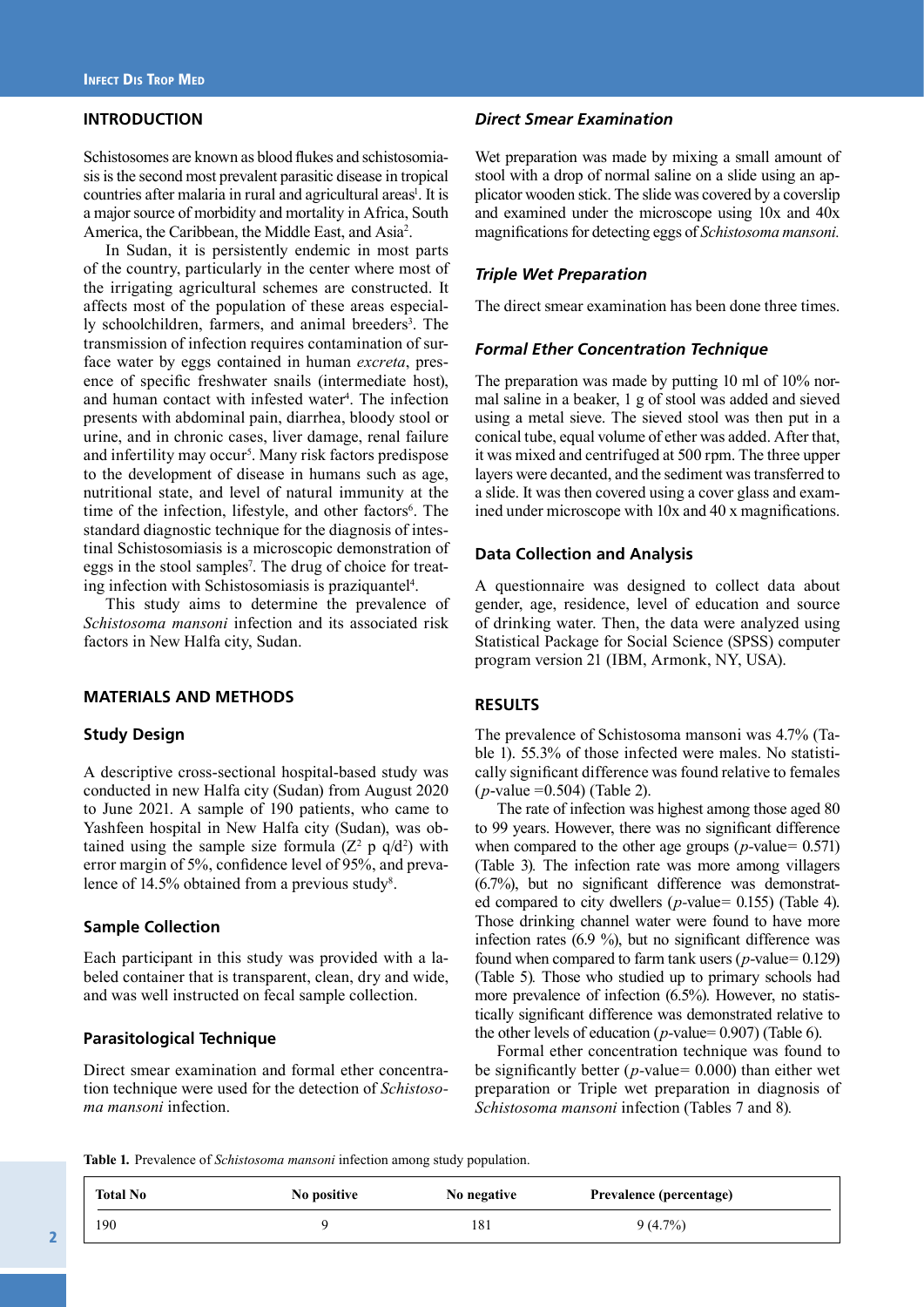| Gender | Number examined | Number positive | <b>Prevalence</b> |  |
|--------|-----------------|-----------------|-------------------|--|
| 3.8%   | Δ               | $105(55.3\%)$   | Males             |  |
| 5.9%   |                 | 85 (44.7%)      | Females           |  |
| 4.7%   |                 | 190 (100%)      | Total             |  |

**Table 2***.* Prevalence of *Schistosoma mansoni* infection among study population according to gender.

*p*-value = 0.504

 $\mathbf{r}$ 

**Table 3***.* Prevalence of *Schistosoma mansoni* infection among study population according to gender.

| Age group | <b>No examined</b> | No positive | Prevalence (percentage) |  |
|-----------|--------------------|-------------|-------------------------|--|
| $1 - 19$  | 67                 |             | $4.5\%$                 |  |
| $20-39$   | 49                 |             | $6.1\%$                 |  |
| $40-59$   | 34                 |             | $0\%$                   |  |
| $60 - 79$ | 31                 |             | 6.4%                    |  |
| $80 - 99$ |                    |             | 11.1%                   |  |
| Total     | 190                |             | 4.7%                    |  |

 $p$ -value = 0.571

**Table 4***.* Prevalence of *Schistosoma mansoni* infection among study population according to residence.

| Residence | No examined | No positive | <b>Prevalence (percentage)</b> |  |
|-----------|-------------|-------------|--------------------------------|--|
| City      | 86          |             | 2.3%                           |  |
| Village   | 104         |             | $6.7\%$                        |  |
| Total     | 190         |             | 4.7%                           |  |

 $p$ -value = 0.155

**Table 5***.* Prevalence of *Schistosoma mansoni* infection among study population according to residence.

| <b>Source of water</b> | No examined | No positive | Prevalence (percentage) |
|------------------------|-------------|-------------|-------------------------|
| Channel                | 101         |             | $6.9\%$                 |
| Farm Tanks             | 89          |             | 2.2%                    |
| Total                  | 190         |             | 4.7%                    |

 $p$ -value = 0.129

**Table 6***.* Prevalence of *Schistosoma mansoni* infection among study population according to of level of education.

| <b>Source of water</b> | No examined | No positive | Prevalence (percentage) |
|------------------------|-------------|-------------|-------------------------|
| Illiterate             | 65          |             | $3.0\%$                 |
| Primary school         | 46          |             | $6.5\%$                 |
| Secondary school       | 34          |             | 5.9%                    |
| University             | 4 j         |             | $4.9\%$                 |
| Other                  |             |             | $0.0\%$                 |
| Total                  | 190         |             | 4.7%                    |

 $p$ -value = 0.907

**Table 7***.* Comparisons between Wet preparation and FECT in diagnosis of *Schistosoma mansoni* infection among study population.

| Technique                    | <b>No examined</b> | No positive | Prevalence (percentage) |  |
|------------------------------|--------------------|-------------|-------------------------|--|
| Wet preparation              | 190                |             | $.8\%$                  |  |
| Formal ether conc. technique | 190                |             | 4.7%                    |  |